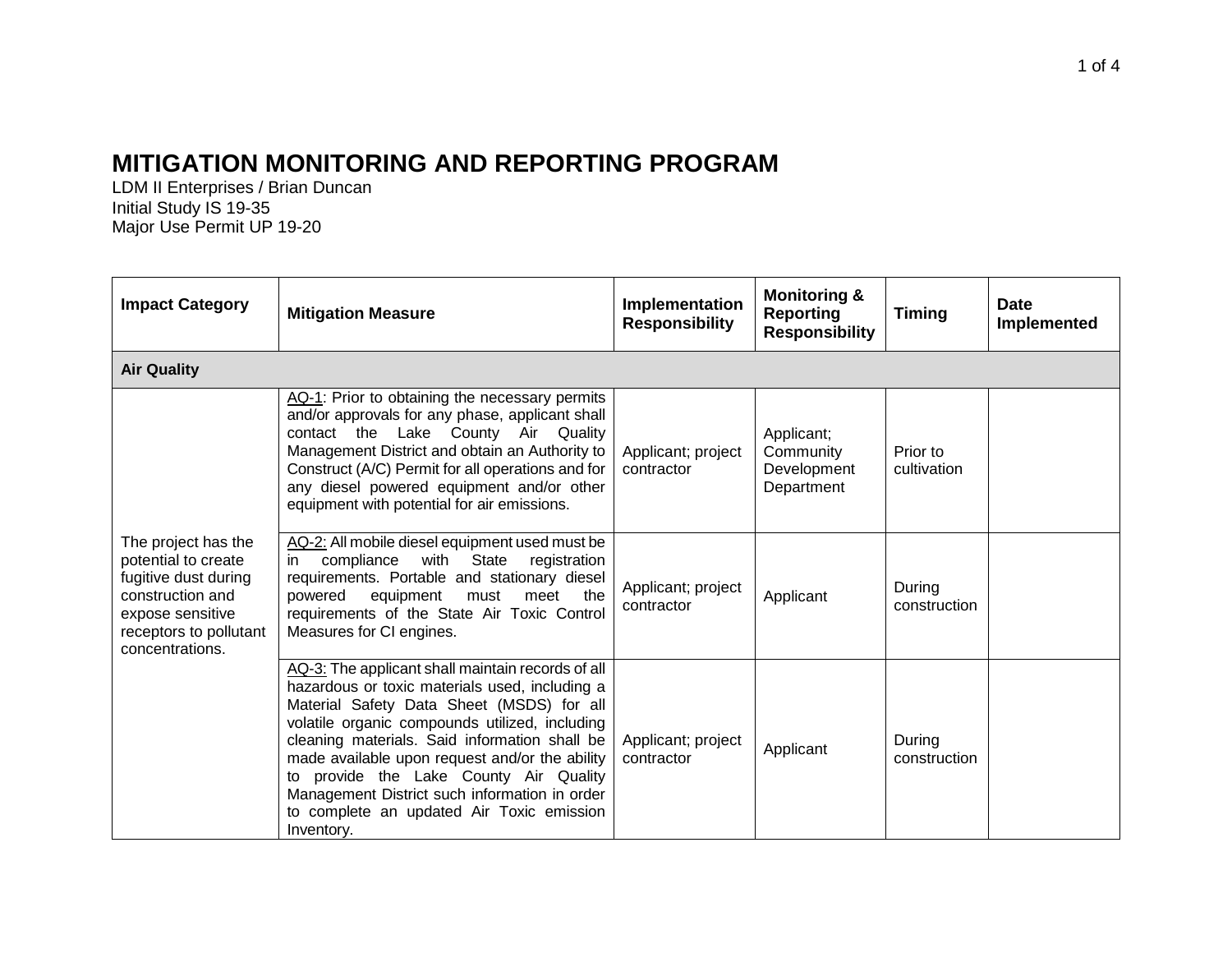|                                                           | AQ-4: All vegetation during site development<br>shall be chipped and spread for ground cover<br>and/or erosion control. The burning of<br>vegetation, construction debris, including<br>waste material is prohibited.                                                                                              | Applicant; project<br>contractor | Applicant; Lake<br><b>County Air</b><br>Quality<br>Management<br>District:<br>Community<br>Development<br>Department | Life of the<br>project                             |  |
|-----------------------------------------------------------|--------------------------------------------------------------------------------------------------------------------------------------------------------------------------------------------------------------------------------------------------------------------------------------------------------------------|----------------------------------|----------------------------------------------------------------------------------------------------------------------|----------------------------------------------------|--|
|                                                           | AQ-5: The applicant shall have the primary<br>access and parking areas surfaced with chip<br>seal, asphalt or an equivalent all weather<br>surfacing to reduce fugitive dust generation.<br>The use of white rock as a road base or surface<br>material for travel routes and/or parking areas<br>is prohibited.   | Applicant; project<br>contractor | Applicant                                                                                                            | During<br>construction<br>: Life of the<br>project |  |
|                                                           | AQ-6: All areas subject infrequent use of<br>driveways, over flow parking, etc., shall be<br>surfaced with gravel. Applicant shall regularly<br>use and/or maintain graveled area to reduce<br>fugitive dust generations.                                                                                          | Applicant; project<br>contractor | Applicant                                                                                                            | During<br>construction                             |  |
|                                                           | AQ-7: Prior to this permit having any force or<br>effect, the applicant shall plant fragrant plants<br>around the perimeter of the cultivation area<br>spaced no further than 3 feet apart. These<br>fragrant plants shall be irrigated<br>and<br>maintained in a health state over the life of the<br>use permit. | Applicant                        | Applicant                                                                                                            | During<br>construction<br>; life of the<br>project |  |
|                                                           | AQ-8: The applicant shall apply water to the<br>ground during any and all site preparation work<br>that is required for the greenhouses and drying<br>building, as well as during any interior driveway<br>improvements to mitigate dust migration.                                                                | Applicant,<br>contractor         | Applicant                                                                                                            | During<br>construction                             |  |
| <b>Cultural, Geological and Tribal Cultural Resources</b> |                                                                                                                                                                                                                                                                                                                    |                                  |                                                                                                                      |                                                    |  |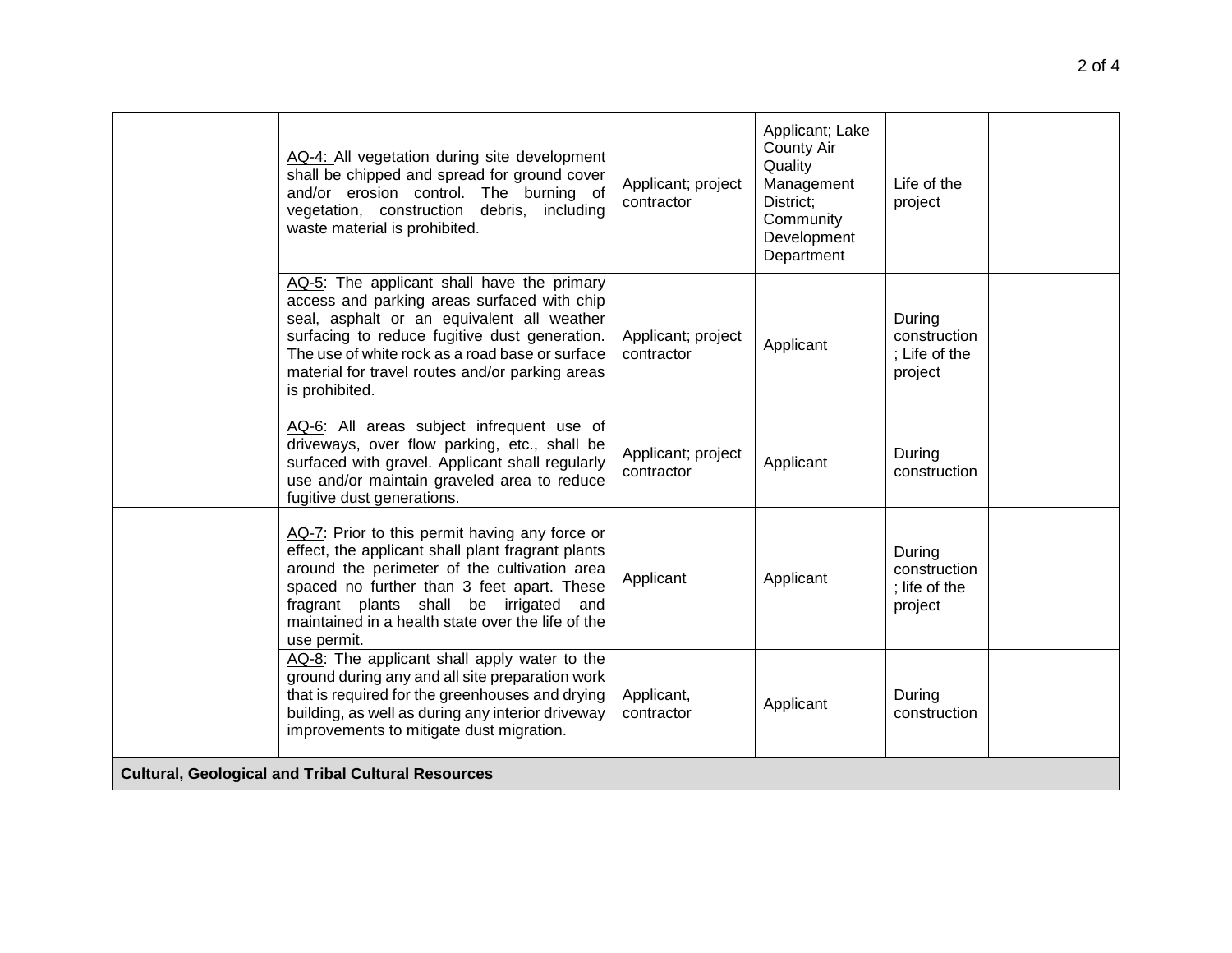| Construction of the<br>Project has the<br>potential for<br>accidental discovery<br>of unknown,<br>undiscovered cultural<br>resources and tribal<br>cultural resources.      | $CUL-1$ :<br>archaeological,<br>Should<br>any<br>paleontological, or cultural materials be<br>discovered during site development, all activity<br>shall be halted in the vicinity of the find(s), the<br>applicant shall notify the local overseeing<br>Tribe, and a qualified archaeologist to evaluate<br>the find(s) and recommend mitigation<br>procedures, if necessary, subject to the<br>approval of the Community Development<br>Director. Should any human remains be<br>encountered, the applicant shall notify the<br>Sheriff's Department, the local overseeing<br>Tribe, and a qualified archaeologist for proper<br>internment and Tribal rituals per Public<br>Resources Code Section 5097.98 and Health<br>and Safety Code 7050.5. | Project<br>contractor;<br>Qualified<br>archaeologist            | Applicant | During site<br>preparation<br>and<br>throughout<br>construction<br>activities                 |  |
|-----------------------------------------------------------------------------------------------------------------------------------------------------------------------------|----------------------------------------------------------------------------------------------------------------------------------------------------------------------------------------------------------------------------------------------------------------------------------------------------------------------------------------------------------------------------------------------------------------------------------------------------------------------------------------------------------------------------------------------------------------------------------------------------------------------------------------------------------------------------------------------------------------------------------------------------|-----------------------------------------------------------------|-----------|-----------------------------------------------------------------------------------------------|--|
|                                                                                                                                                                             | CUL-2: All employees shall be trained in<br>recognizing potentially significant artifacts that<br>may be discovered during ground disturbance.<br>If any artifacts or remains are found, the local<br>overseeing Tribe shall immediately be notified;<br>a licensed archaeologist shall be notified, and<br>the Lake County Community Development<br>Director shall be notified of such finds.                                                                                                                                                                                                                                                                                                                                                     | Applicant, Project<br>contractor;<br>Qualified<br>archaeologist | Applicant | Prior to site<br>preparation<br>and<br>throughout<br>construction<br>activities               |  |
| <b>Noise</b>                                                                                                                                                                |                                                                                                                                                                                                                                                                                                                                                                                                                                                                                                                                                                                                                                                                                                                                                    |                                                                 |           |                                                                                               |  |
| There is some<br>potential for noise-<br>related impacts from<br>the project; therefore<br>mitigation measures<br>are incorporated to<br>mitigate noise-related<br>impacts. | NOI-1:All construction activities including engine<br>warm-up shall be limited Monday Through<br>Friday, between the hours of 7:00am and<br>7:00pm to minimize noise impacts on nearby<br>residents. Back-up beepers shall be adjusted to<br>the lowest allowable levels. This mitigation does<br>not apply to night work.                                                                                                                                                                                                                                                                                                                                                                                                                         | Applicant; Project<br>contractor                                | Applicant | During site<br>preparation<br>and<br>construction<br>activities;<br>during life of<br>project |  |